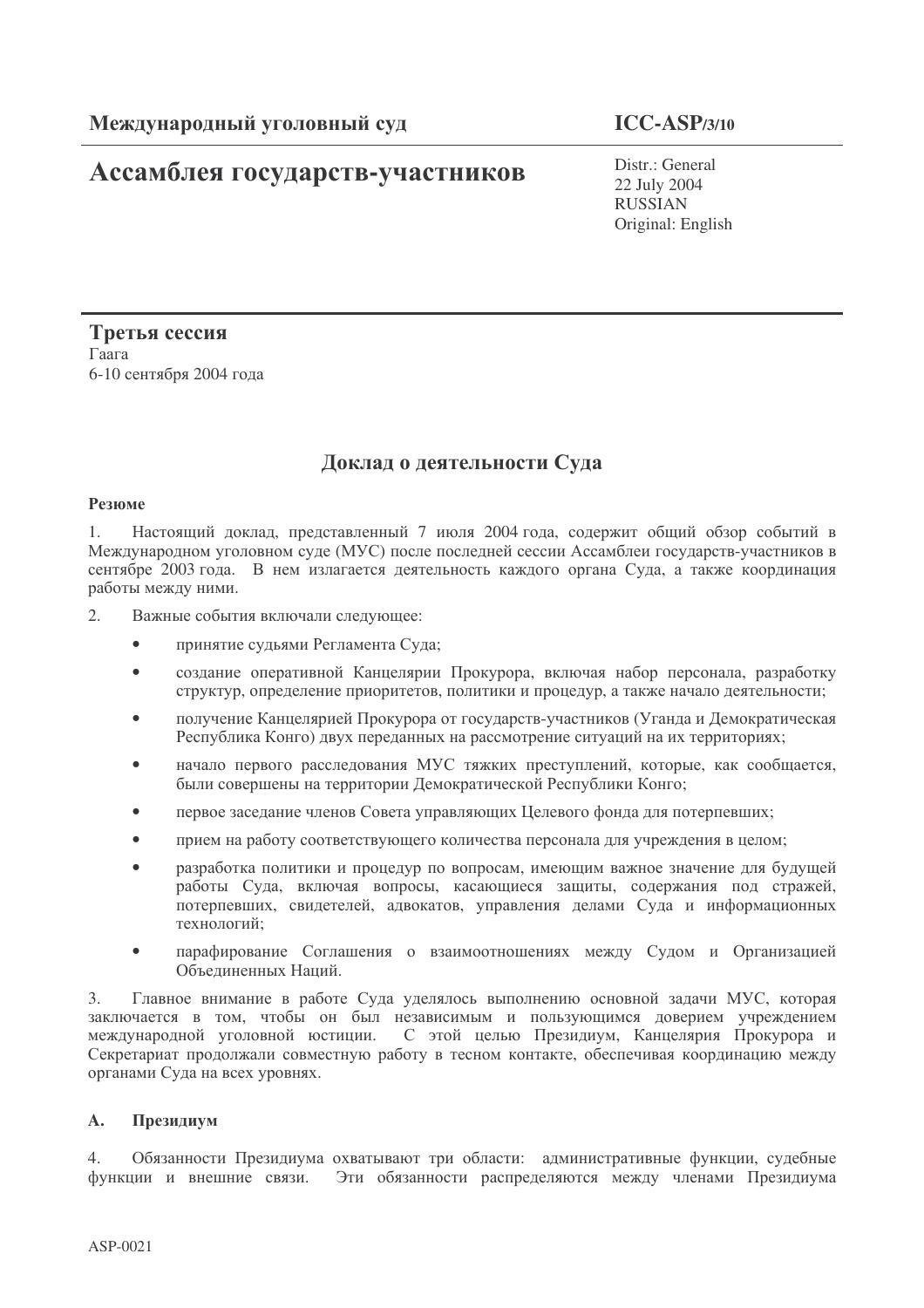следующим образом: Председатель, помимо общей ответственности за работу Суда, является координатором внешних связей; Первый вице-председатель является координатором по управлению лелами: и Второй вице-председатель является координатором по судебным вопросам. Решения Президиума принимаются коллективно всеми тремя его членами.

# Административные функции

Согласно пунктам 3 и 4 статьи 38 Римского статута ("Статут"), Президиум несет  $5<sub>1</sub>$ ответственность за надлежащее управление делами Суда, за исключением Канцелярии Прокурора. При выполнении своих обязанностей Президиум координирует деятельность с Прокурором и заручается согласием последнего по всем вопросам, представляющим взаимный интерес. Согласно статье 43 Статута, Секретарь - главное административное должностное лицо Суда - осуществляет свои функции под руководством Председателя.

Обеспечение сотрудничества между органами Суда с самого начала являлось приоритетной задачей Президиума. Органы Суда работают совместно по вопросам, представляющим общий интерес, соблюдая при этом свои отдельные области ответственности. Координация осуществляется через Координационный совет, состоящий из Председателя, Прокурора и Секретаря, которые проводят регулярные заседания для обсуждения и координации административной деятельности органов Суда. Для рассмотрения конкретных важных для Суда в целом вопросов, таких, как политика по обеспечению безопасности, управление делами Суда, информационные технологии и положения о персонале, были созданы рабочие группы по связям между органами Суда, в состав которых входят представители Президиума, Канцелярии Прокурора и Секретариата.

совещания с Секретариатом 7. Президиум созывает регулярные Кроме ТОГО  $\Pi$ <sup>O</sup> административным вопросам и осуществляет надзор за административным обслуживанием, предоставляемым Секретариатом, которое включает обеспечение эффективного административного обслуживания Президиума и Палат. В этой связи заключены соглашения об обслуживании для обеспечения предоставления своевременного общего обслуживания и обслуживания в области информационных технологий.

8. Президиум внес вклад по целому ряду направлений административной политики и вопросов. Он включал тесное сотрудничество с Отделом общего административного обслуживания Секретариата. К нему относилась работа в тесном контакте с Секцией людских ресурсов в целях разработки политики и процедур для обеспечения надлежащего уровня укомплектования кадрами Суда как в настоящее время, так и в будущем, с тем чтобы выполнить стоящие перед ним цели. Особое внимание в этой связи уделялось надлежащей классификации должностей в аппарате Суда, и будет разработана система оценки работы персонала.

9. Первой директивой Председателя Суда была создана система, согласно которой правила, политика или процедуры, предназначенные для общего применения, могут устанавливаться только в соответствии с должным образом выпущенными директивами Председателя, согласно которым осуществляются положения, резолюции и решения, принятые Ассамблеей государств-участников, и другие важные решения в области политики. Кроме того, она явилась основой для административных инструкций, которые должны быть опубликованы Секретарем в целях предписания процедур для осуществления директив Председателя и регулирования решения интересующих всех практических и организационных вопросов. Дополнительные директивы Председателя были выпущены для опубликования Положений о персонале, принятых Ассамблеей государств-членов на ее второй сессии, состоявшейся 8-12 сентября 2003 года, и определения политики и процедур, которым необходимо следовать при создании целевых фондов Международного уголовного суда.

10. Вышеуказанной системой предусматривается, что до опубликования своей директивы Председатель координирует деятельность с Прокурором и заручается согласием последнего. Если Прокурор определяет, что директива Председателя противоречит его праву на осуществление полной власти над управлением и руководством Канцелярией Прокурора, Прокурор может приостановить применение директивы Председателя в отношении Канцелярии Прокурора и извещает Президиум об этом определении. После этого уведомления Председатель и Прокурор проводят безотлагательные консультации с целью нахождения взаимоприемлемого решения.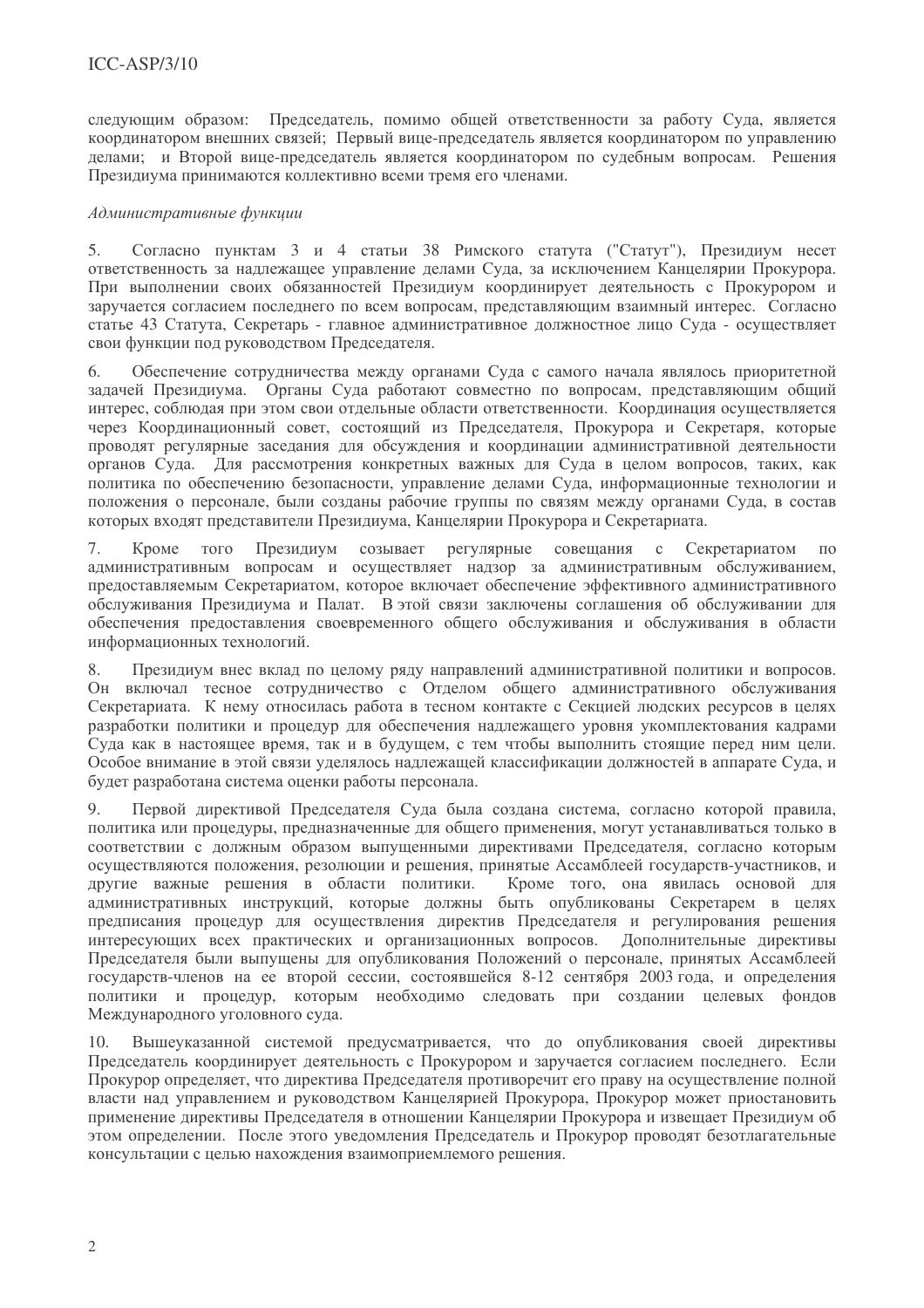# Судебные функции

 $11.$ Презилиум способствует наллежащей организации судебной работы Палат и несет ответственность за конкретные судебные функции, возложенные на него согласно Статуту, Правилам процедуры и доказывания и Регламентом Суда.

В прошлом году Президиум организовал три пленарные заседания - в ноябре 2003 года и марте  $12.$ и мае 2004 года, которые в целом пролоджались восемь недель. Они были посвящены главным образом разработке и принятию Регламента Суда. Кроме того, было организовано проведение совещаний, рабочих семинаров и сессий для обсуждения вопросов, имеющих важное значение для судей. Дополнительные подробности по этим пленарным заседаниям содержатся ниже в разделе, озаглавленном "Палаты". Кроме того, Президиум регулярно представлял всем судьям последнюю информацию по любым касающимся их вопросам как во время пленарных заселаний, так и между ними.

13. Для того чтобы Суд был должным образом подготовлен к приему своих первых дел, Президиум принял решение в соответствии с пунктом 3 статьи 35 Статута о том, что всем судьям как Отделения предварительного производства, так и Апелляционного отделения, следует находиться в Суде на постоянной основе. В результате этого к марту 2004 года все судьи Отделений находились на месте.

14. Президиум учредил в рамках Отделения предварительного производства Палаты предварительного производства<sup>1</sup>. Также составлен дежурный перечень судей в рамках этого Отделения. В свете двух переданных Суду ситуаций государствами-участниками (см. далее под заголовком "Канцелярия Прокурора") Президиум передал ситуацию в Демократической Республике Конго на рассмотрение Палаты предварительного производства I, а ситуацию в Уганде - Палате предварительного производства II. Судебное отделение будет учреждено на постоянной основе как только производство достигнет последующего этапа. Апелляционное отделение создано с тем, чтобы быть готовым к получению первых апелляций, которые могут поступить в него из Отделения предварительного производства.

В соответствии с правилом 8 Правил процедуры и доказывания, Президиум разработал проект 15. кодекса профессионального поведения адвокатов, используя в качестве основы предложение, внесенное Секретарем после проведения консультации с Прокурором. Проект кодекса представлен на рассмотрение Ассамблеи государств-участников для его принятия.

16. Президиум также контролировал начавшуюся работу по подготовке официальных бланков Суда, которые необходимы для его должного функционирования (упоминаются далее в разделе "Палаты").

Кроме того, при подготовке к выполнению обязанностей Президиума в связи с исполнением 17. наказания в виде лишения свободы согласно статье 103 Статута Председатель направил письма государствам с вопросом о том, желают ли они фигурировать в списке государств, изъявивших свою готовность принять лиц, которые приговорены Судом к отбытию срока тюремного заключения.

# Внешние связи

18. Основная цель Президиума при выполнении его задачи по внешним связям заключается в повышении информированности общественности о деятельности Суда и ее понимания на международной арене. Главную роль в этой связи играл Председатель. Он проводил регулярные совещания с главами государств, главами правительств, министрами, высокопоставленными должностными лицами, представителями государств, международными и региональными организациями, неправительственными организациями и представителями научной общественности. Он также выступил перед самыми разнообразными аудиториями на конференциях и прочих совещаниях. Кроме того, он дал многочисленные интервью средствам массовой информации.

Палата предварительного производства I: Палата предварительного производства II: Палата предварительного производства III:

 $\bar{1}$ Палаты предварительного производства были учреждены в следующем составе:

Судьи А. Куэньейя, К. Джорда и С. Штайнер; Судьи Т.Н. Слейд, М. Полити и Ф. Диарра; Судьи Т.Н. Слейд, Х.П. Кауль и С. Штайнер.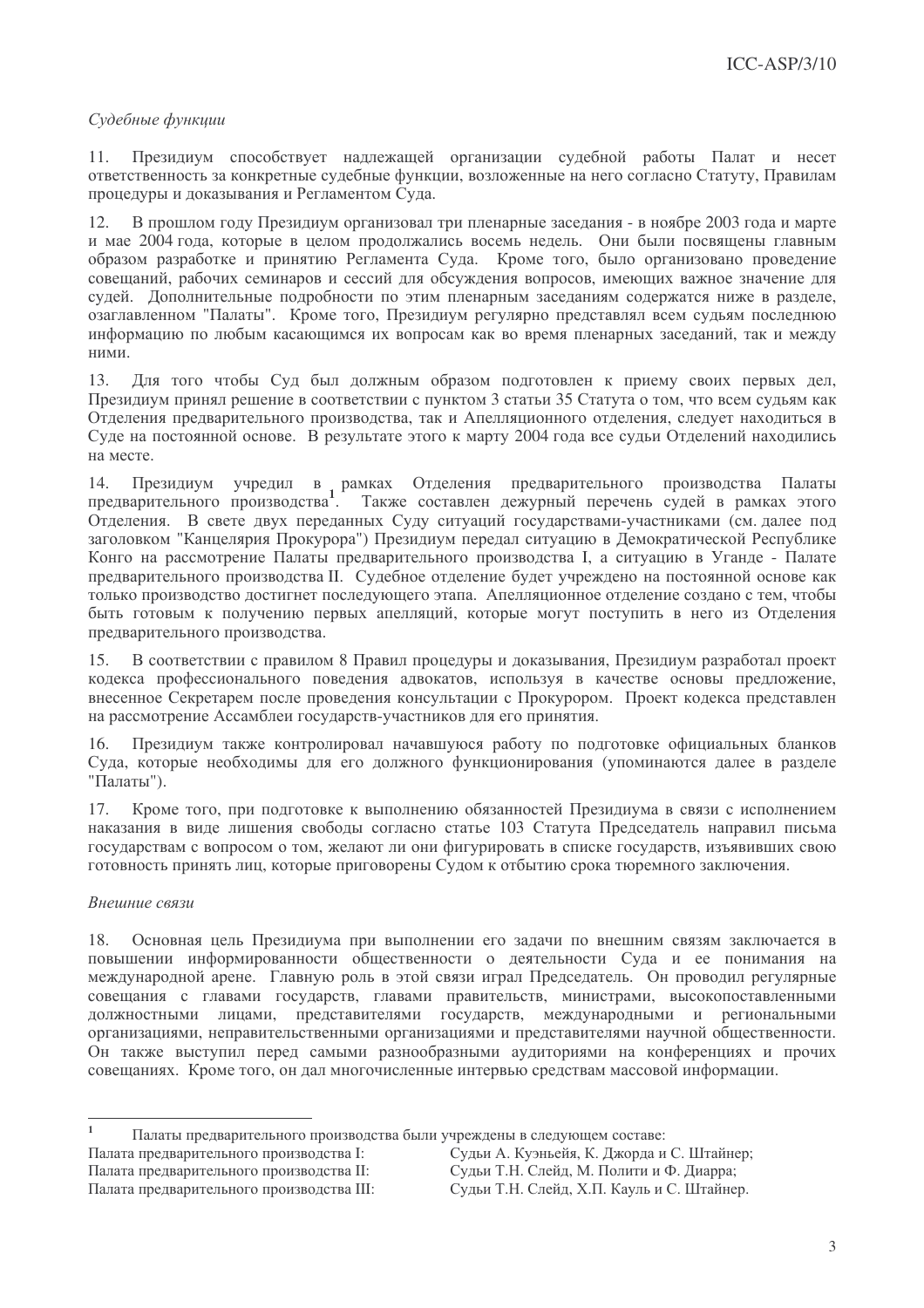19 Председатель уделял, в частности, особое внимание разъяснению истории, роли, характеристик, мандата и нынешнего статуса Суда, а также подчеркивал важное значение для Суда поддержки и сотрудничества со стороны государств.

Председатель совершил поездки как в государства-участники, так и в государства, не  $20.$ являющиеся участниками, и принимал в местопребывании Суда представителей их правительств и делегации. Вместе с Прокурором, Секретарем и директором секретариата Ассамблеи государствучастников Прелселатель участвовал в лвух брифингах лля липломатического сообщества (в Гааге и в Брюсселе), на которых присутствовали представители многих государств-участников и государств, не являющихся участниками, и которые проводились для сообщения им последней информации о работе Суда.

 $21.$ Президиум координировал также переговоры от имени Суда, которые велись с Организацией Объединенных Наций в связи с принятием Соглашения о взаимоотношениях между двумя учреждениями, предусмотренного статьей 2 Статута. Соглашение о взаимоотношениях было парафировано 7 июня 2004 года и должно быть представлено для принятия как Ассамблее государств-участников, так и Генеральной Ассамблее Организации Объединенных Наций. Затем для вступления в силу Соглашение о взаимоотношениях должно быть подписано Генеральным секретарем Организации Объединенных Наций и Председателем Суда.

#### **B.** Палаты

 $22$ В состав Палат входят все судьи Суда, которые были назначены в Апелляционное отделение, Судебное отделение и Отделение предварительного производства согласно статье 34 Статута.

Судьи занимались подготовкой к первым делам, которые будут представлены на их 23. рассмотрение. Они уделяли главное внимание обеспечению того, чтобы производство в Суде было справедливым, независимым, беспристрастным и эффективным.

24. Существенная часть этой подготовки была связана с подготовкой проекта и принятием Регламента Суда ("Регламент") в соответствии со статьей 52 Статута. Как во время вышеупомянутых пленарных заседаний, так и в периоды между ними судьи работали над формулировкой регламента, который позволит Суду функционировать надлежащим образом. Как предусматривается Статутом, в ходе всей этой процедуры проводились консультации с Прокурором и Секретарем.

При разработке Регламента судьи создали рабочие группы для рассмотрения конкретных вопросов, которые требовали особого внимания и исследования. Итоги работы судей в рабочих группах обсуждались судьями в полном составе. Судьи извлекли уроки из опыта других судов и трибуналов, включая специальные международные уголовные трибуналы.

26. Кроме того, в режиме реального времени было проведено публичное слушание вопросов, касающихся потерпевших и защиты, с тем чтобы дать возможность экспертам, специалистам, учащимся и заинтересованным сторонам внести активный вклад в процесс разработки Регламента. Со всего мира были получены многочисленные представления, которые были учтены судьями.

Регламент был принят судьями 26 мая 2004 года на самом последнем пленарном заседании. Он 27. состоит из 126 положений и делится на девять следующих глав: Общие положения; Состав и управление делами Суда; Производство в Суде; Вопросы юридической консультации и правовой помощи; Участие потерпевших и возмещение ущерба потерпевшим; Вопросы содержания под стражей; Сотрудничество и правоприменение; Отрешение от должности и дисциплинарные меры; и Принятие Кодекса судебной этики.

В соответствии с пунктом 3 статьи 52 Статута Регламент был разослан государствамучастникам для представления замечаний. Регламент останется в силе, если в течение шести месяцев против него не будет выдвинуто никаких возражений со стороны большинства государствучастников. Регламент был также предоставлен широкой общественности посредством публикации на вебсайте Суда.

29. Во время своих пленарных заседаний судьи также проводили совещания с Прокурором, Секретарем и представителями государства пребывания по вопросам, имеющим важное значение для будущего функционирования Суда. Судьи обсудили вопросы, вызывающие общую озабоченность, и приняли участие в рабочих заседаниях по важным аспектам Статута, таким, как принцип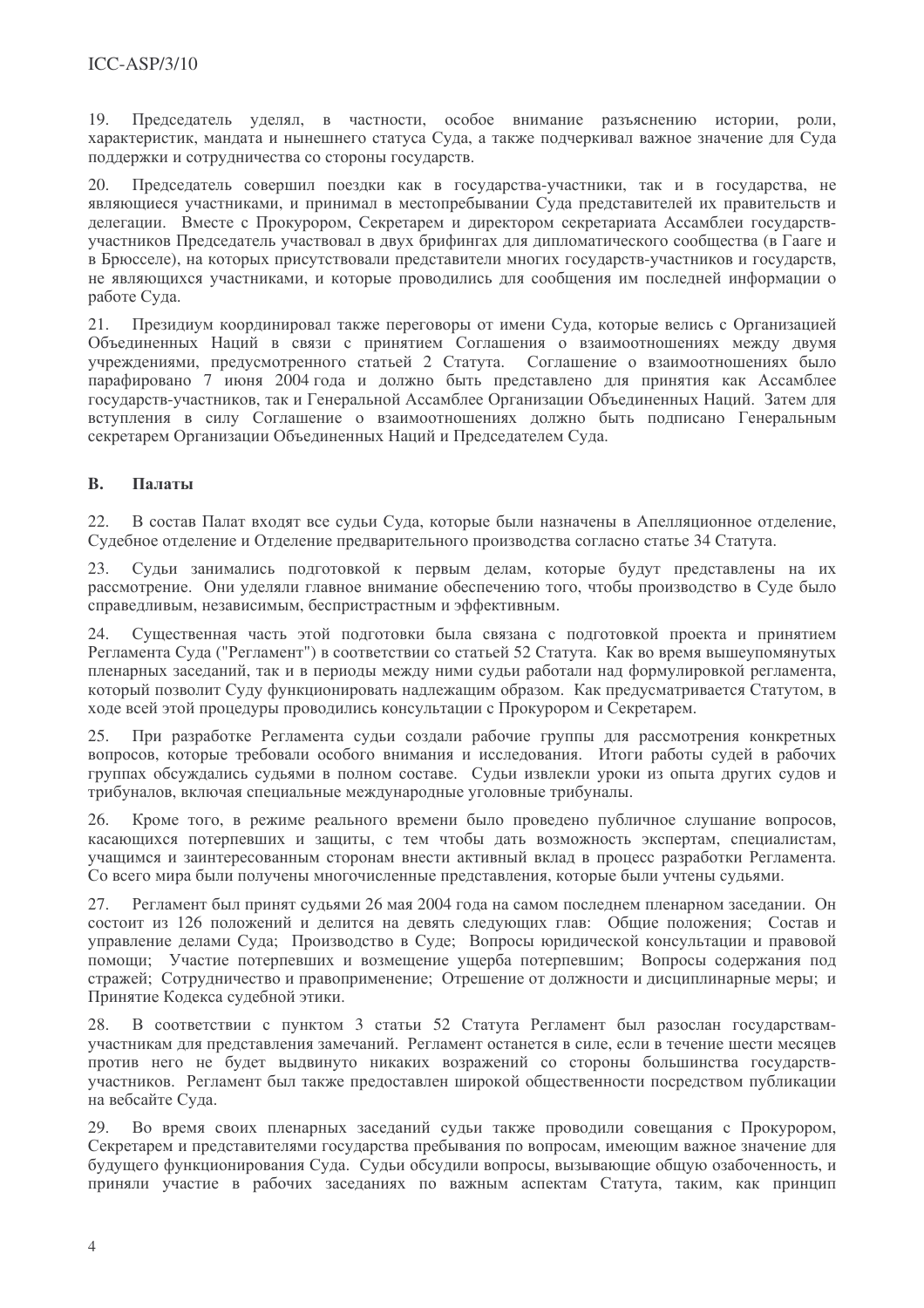дополняемости. Под руководством экспертов были проведены семинары по гендерным вопросам в международном уголовном праве и по вопросам контактов, которые судьи могут иметь со средствами массовой информации. Для сулей будут проведены дополнительные семинары по конкретным темам, имеющим отношение к их будущей работе.

 $30<sup>2</sup>$ Помимо пленарных заселаний, в качестве части их обшей полготовки к началу произволства. судьи начали оказывать содействие в разработке официальных бланков Суда, которые потребуются для должного функционирования Суда, таких, как бланки, позволяющие Суду оформлять ордера на арест, приказы и другие решения.

 $31.$ Отдельные сульи также выступали в качестве координаторов рабочих групп по координации леятельности межлу органами Суда по вопросам, вызывающим озабоченность Суда в целом, таким как соглашение о штаб-квартире с государством пребывания, строительство постоянных помещений для Суда, вопросы информационных технологий и вопросы, касающиеся потерпевших и защиты.

Кроме того, помимо той роли, которую играл Председатель в области внешних связей, о  $32<sup>°</sup>$ которой говорилось выше, судьи участвовали в работе по повышению информированности общественности о деятельности Суда и ее лучшему пониманию. В частности, они выступили на различных конференциях и совешаниях по всему миру и принимали посетителей в местопребывании Суда.

33. Сульи также установили контакты как с национальными, так и межлународными судебными учреждениями с тем, чтобы учиться у них и совместно использовать опыт, имеющий отношение к их судебной работе.

#### $\mathbb{C}$ Канцелярия Прокурора

# Введение

34. Канцелярия Прокурора отвечает за получение передаваемых ситуаций и информации о преступлениях, подпадающих под юрисдикцию Суда, и анализ подобной информации для определения того, имеется ли разумное основание для проведения расследований; для проведения расследований геноцида, преступлений против человечности и военных преступлений; и лля осуществления судебного преследования Судом лиц, ответственных за подобные преступления. Для осуществления своего мандата экономически эффективным образом Канцелярия будет стремиться поощрять подлинное национальное судопроизводство, способствуя таким образом достижению целей Статута, уменьшая при этом бремя расходов Суда, а также активно развивать сети сотрудничества, давая таким образом возможность небольшой Канцелярии быстро использовать внешнюю помощь и информацию, которые необходимы для оказания содействия деятельности по осуществлению расследований.

Канцелярия Прокурора должна осуществлять свою деятельность, не пользуясь услугами 35. национального государственного аппарата или даже мандатом согласно главе VII, в условиях постоянного насилия и нестабильности, и от нее ожидается осуществление этой деятельности образцовым и экономически эффективным образом. Эти проблемы отличают Канцелярию от других служб судебного преследования и требуют новаторских подходов.

 $36$ За 12 месяцев, прошедших с момента приведения к присяге Прокурора (июнь 2003 года), было обеспечено функционирование Канцелярии Прокурора. Это повлекло за собой выполнение целого ряда действий, включая набор квалифицированного персонала, принятие ключевых стратегических и политических решений для руководства Канцелярией, формулирование рабочих процедур и совершенствование структуры Канцелярии. Кроме того, Канцелярия выполнила свою обязанность по анализу информации, представленной в сообщениях и передачах, и начала подготовку к проведению эффективных и целенаправленных расследований по двум ситуациям.

37. Канцелярия приветствует тот факт, что в течение этого периода два государства-участника -Уганда и Демократическая Республика Конго (ДРК) – уже передали ситуации Канцелярии.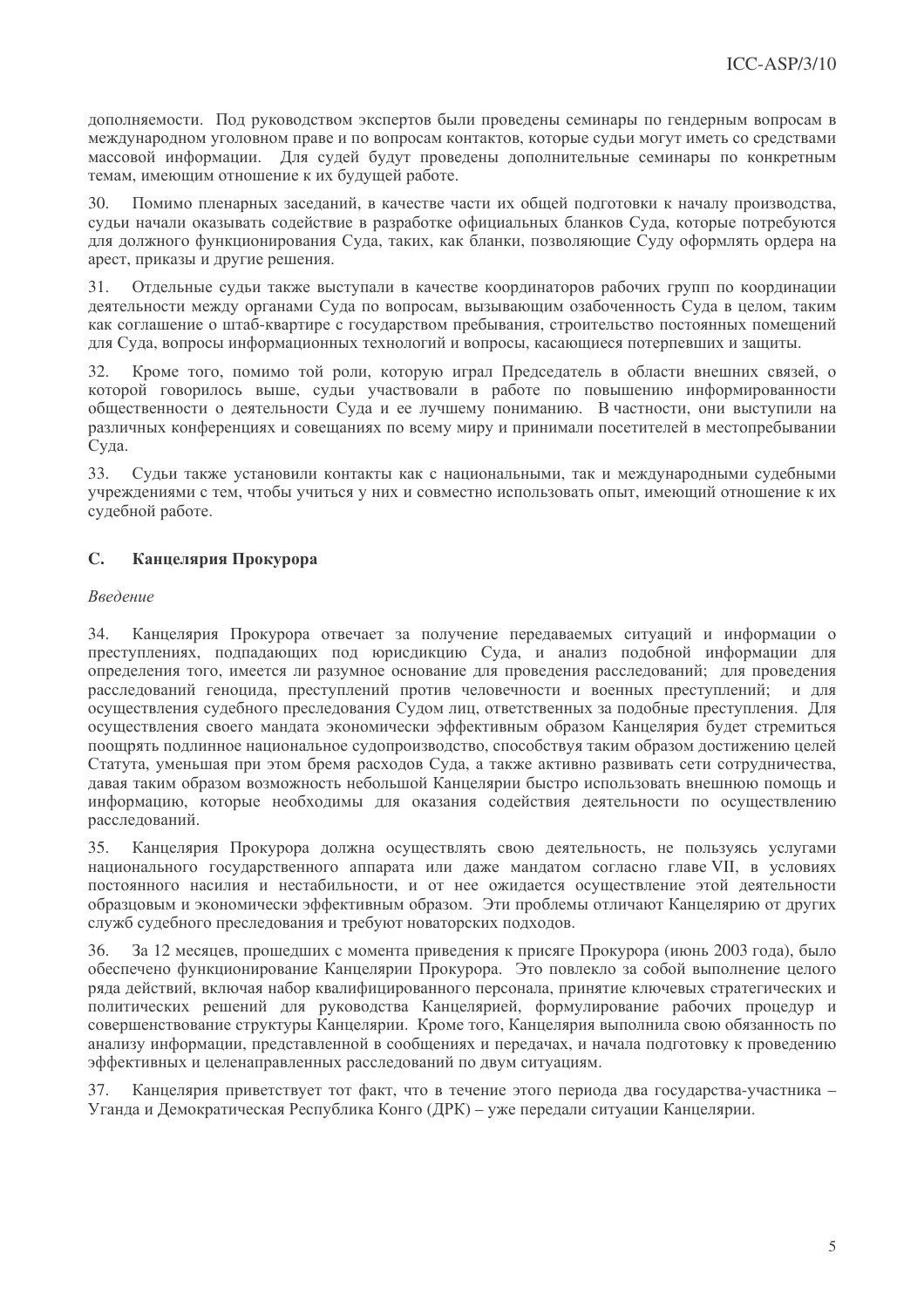# $ICC-ASP/3/10$

## Набор персонала и формирование группы сотрудников Канцелярии Прокурора

38. Набор персонала осуществляется своевременно. Количество сотрудников Канцелярии увеличилось с семи на дату вступления Прокурором в должность в июне 2003 года до 55 в июне 2004 года, и планируется увеличить это количество до 122 сотрудников к концу 2004 года. Серж Браммерц был избран заместителем Прокурора (по следствию) Ассамблеей государств-участников и 3 ноября 2003 года вступил в должность. На июнь 2004 года в Канцелярии работают Прокурор, заместитель Прокурора, 37 сотрудников категории специалистов и 18 сотрудников категории общего обслуживания из 41 страны шести континентов, а также 21 клерк и один приходящий специалист из 18 стран пяти континентов. Лля обеспечения высших станлартов эффективности, компетентности и нелостности процелура найма на ключевые лолжности включает проверки квалификации и практические упражнения (такие, как подготовка меморандумов, проведение анализов и имитации опроса свидетелей). Особое внимание уделяется в настоящее время набору в группы по проведению расследований сотрудников, обладающих необходимым разнообразием навыков и опыта работы.

 $30<sup>°</sup>$ Канцелярия объявила о возможности полачи заявлений на должность заместителя Прокурора (судебное преследование), который будет отвечать за руководство представлением дел в Палатах Сула. Получены заявления от 198 канлилатов, из которых 10 были отобраны для собеселования. В соответствии со статьей 42 Статута список из трех кандидатов будет представлен на рассмотрение Ассамблеи.

### Консультации и ключевые политические решения

Канцелярия продолжила свою практику проведения консультаций, с тем чтобы обсудить свои  $40.$ приоритетные задачи и деятельность, выслушать мнения и создать прочную интеллектуальную и практическую основу для своей политики и практики. Все процессы консультаций с экспертами, организованные группой, которая начала деятельность Канцелярии Прокурора, были завершены к концу 2003 года; они охватили более 125 ведущих экспертов в области уголовного судопроизводства, с которыми были проведены консультации по ключевым вопросам, таким как продолжительность судопроизводства, проведение расследования и сотрудничество государств, а также взаимодополняемость на практике. Несколько докладов, подготовленных в ходе этих консультаций с экспертами, были опубликованы на подсайте Канцелярии для получения замечаний общественности и обсуждения. Канцелярия участвовала также в проведении других консультаций, таких как двухдневное совещание с НПО 8 и 9 апреля 2004 года.

41. В сентябре 2003 года Канцелярия завершила свой документ о политике, в котором определяется общая стратегия Канцелярии и излагаются ее основные задачи, и опубликовала этот документ на подсайте Канцелярии. Этот документ был подготовлен по итогам консультаций, в ходе которых проект документа о политике обсуждался на публичном слушании в июне 2003 года и на сессии Ассамблеи государств-участников в сентябре 2003 года, и также был опубликован для получения замечаний общественности.

Кроме того, в апреле 2004 года Канцелярия подготовила приложение к документу о политике с 42. разъяснением того, каким образом она обрабатывает и анализирует передачи и сообщения, включая применяемые стандарты, используемые процедуры, внутренние институциональные обязанности по проведению анализа и временные правила. Приложение было размещено на подсайте для получения замечаний общественности.

Канцелярия приняла несколько ключевых стратегических решений по руководству своими 43. действиями, включая совместный подход с международным сообществом, в том числе сотрудничающими государствами, международными организациями и гражданским обществом; взаимодополняемости, поошряющий подлинное позитивный полхол  $\rm K$ национальное судопроизводство в тех случаях, когда это возможно; политику целевого судебного преследования с уделением главного внимания лицам, которые несут самую большую ответственность; и небольшую и гибкую Канцелярию, опирающуюся на внешние сети поддержки.

## Организационные решения

С сентября 2003 года по июнь 2004 года Канцелярия провела критический анализ своей 44. структуры с тем, чтобы выявить пути повышения интеграции и эффективности на основе опыта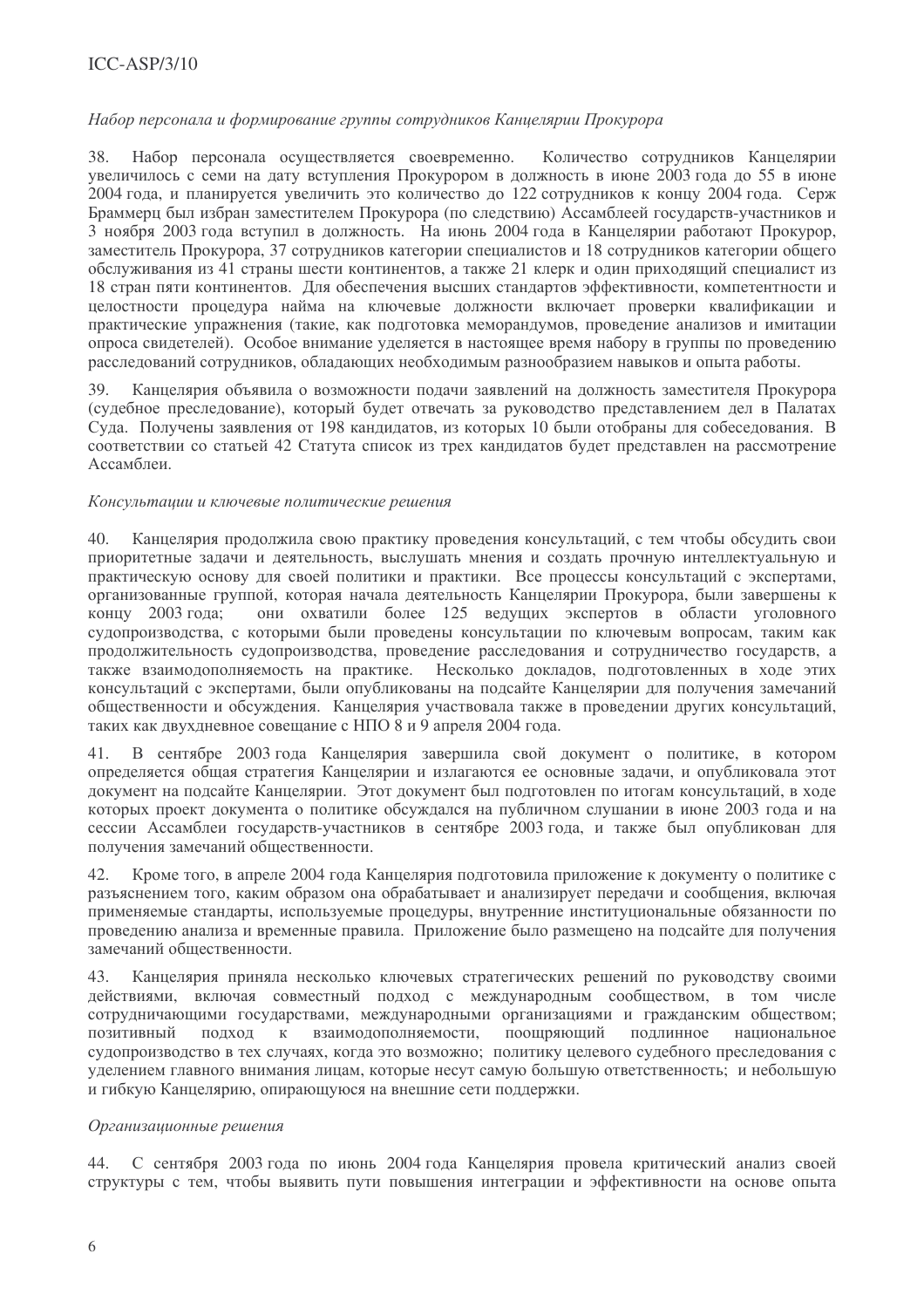фактической работы Канцелярии. Эта процедура включала проведение обширных внутренних консультаций и обсуждений с экспертами-консультантами по организационным структурам.

Новая структура включает три оперативных отделения. Эта структура является отражением  $45$ того факта, что Канцелярия сталкивается с проблемами и обязательствами, которые отличаются от существующих в других службах судебного преследования, и что эти проблемы и обязательства (юрисдикция, дополняемость и сотрудничество) должны рассматриваться методическим, последовательным и активным образом. Во-первых, в отличие от предыдущих судов Канцелярия обладает нерегламентированной юрисдикцией и обязана проводить тщательный фактический и правовой анализ юрисдикции и приемлемости с тем, чтобы выявлять ситуации, требующие проведения расследования. Во-вторых, принцип взаимодополняемости требует наличия определенного потенциала для выявления и оценки национального судебного разбирательства в соответствии со статьей 17. В-третьих. Канцелярия не имеет своей собственной полиции и национальной системы, на которую можно опираться, а также не обладает манлатом согласно главе VII. и поэтому сушественное значение имеет активное созлание сетей межлунаролного сотрудничества. Бывшая Группа по внешним связям и дополняемости была преобразована в Отдел по вопросам юрисдикции, дополняемости и сотрудничества (ОЮДС), чтобы подчеркнуть тот факт, что эти направления являются основными вилами леятельности Канцелярии Прокурора, и то важное значение, которое придается им в рамках проводимой Канцелярией политики.

Следственное отделение было реорганизовано с тем, чтобы соответствовать потребностям,  $46<sup>2</sup>$ которые выявились со времени начала его работы в прошлом голу. Бывшие Аналитическая секция, Группа экспертов и Группа по лелам потерпевших были объединены для создания Секции планирования и поддержки следствия.

Учрежден Исполнительный комитет, состоящий из Главного прокурора и руководителей 47. каждого отделения, для рассмотрения основных стратегических и оперативных решений. Это обеспечит информированность руководителей всех отделов об основных решениях и участие в их принятии, совершенствуя таким образом процесс координации.

### Анализ информации

Канцелярия осуществила набор персонала, внедрила технологии, процедуры и стандарты для 48. анализа представляемой ей информации. Анализ проводится в три этапа, и все они осуществляются под наблюдением Исполнительного комитета. Этап I - это предварительное рассмотрение для выявления сообщений, которые явно не являются основой для дальнейших действий со стороны Канцелярии. Этап II - это более тщательный фактический и правовой анализ, основанный на критериях статьи 53 Статута, и он может включать поиск дополнительной информации и мониторинг вызывающих озабоченность ситуаций. Самые серьезные ситуации переходят в этап III специальный анализ и планирование, которые могут проводиться с участием объединенной группы, включая ОЮДС и Следственный отдел, подготовка стратегий для потенциальных расследований, а также заключительных рекомендаций и решений.

49 По состоянию на июнь 2004 года Канцелярия получила 858 сообщений от отдельных лиц и организаций из по меньшей мере 85 стран. Канцелярия провела анализ первоначального значительного количества сообщений и ответила на них, а также установила процедуру, в соответствии с которой поступающие сообщения будут анализироваться в рамках этапа I, и в течение одного месяца на них будут даны надлежащие ответы или подтверждения.

По 29 из 858 сообщений какой-либо ответ был невозможен, поскольку не был сообщен 50. контактный адрес (тем не менее информация, приведенная в таких сообщениях, была проанализирована). В целом было определено, что 593 сообщения явно не дают основания для дальнейших действий со стороны Канцелярии, и на них были направлены ответы с указанием причин решения о прекращении рассмотрения. Из них 57 сообщений явно не входили в рамки временной юрисдикции Суда, 132 сообщения явно не входили в рамки непосредственной и территориальной юрисдикции Суда, 192 явно не имели отношения к предметной юрисдикции Суда и 212 были явно плохо обоснованы (информация, которой не хватало каких-либо признаков реальности или достоверности по многочисленным юрисдикционным основаниям). И наконец, 236 сообщений были определены в качестве требующих дальнейшего анализа и поэтому были классифицированы по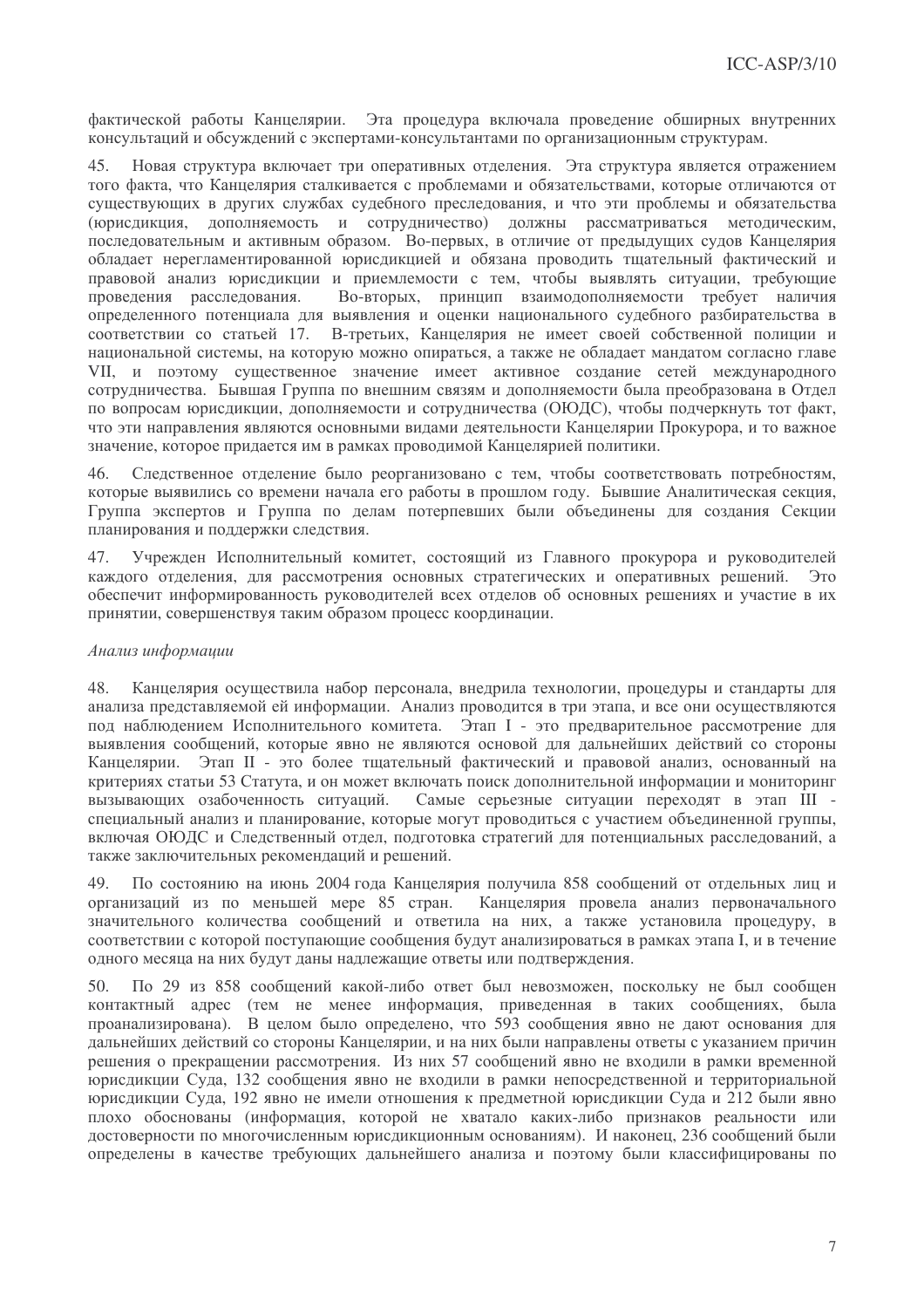заявленным ситуациям для проведения анализа в рамках этапа II, и отправителям сообщений были направлены подтверждения.

В настоящее время в рамках этапа II проводится анализ шести вызывающих озабоченность  $51.$ ситуаций, который включает тщательный фактический и правовой анализ информации, представленной в Канцелярию, и легкодоступной информации, поиск, в случае необходимости, дополнительной информации в соответствии с пунктом 2 статьи 15, и подготовку докладов для Исполнительного комитета по преступлениям, приемлемости и интересам правосудия в соответствии с критериями, изложенными в правиле 48 и статье 53. Кроме того, рассмотрение двух ситуаций (ДРК и северная часть Уганды) перешло к стадии анализа в рамках этапа III, при этом все оперативные отделения вносят свой вклад в анализ указанных ситуаций и подготовку возможных расследований, и координация этой работы осуществляется Исполнительным комитетом.

# Передачи

52. После последней сессии Ассамблеи государств-участников в сентябре 2003 года Канцелярия получила первые две передачи от государств-участников - Уганды и ДРК - при этом каждое государство передало ситуацию в пределах своей территории.

53. В декабре 2003 года Канцелярия получила первую передачу от государства-участника правительства Уганды. В соответствии с обсуждением, проведенным с властями Уганды, рамки передачи толкуются в качестве охватывающих все преступления, совершенные в северной части Уганды, которые входят в юрисдикцию Суда. Помимо передачи ситуации, правительство Уганды сделало заявление в соответствии с пунктом 3 статьи 12 Римского статута, в котором признается юрисдикция Суда, начиная с даты вступления в силу Римского статута 1 июля 2002 года.

В соответствии со статьей 53 Статуса и правилом 104, Канцелярия анализирует и запрашивает 54. в настоящее время дополнительную информацию о преступлениях, приемлемости и интересах правосудия, с тем чтобы поддержать определение согласно статье 53 по ситуации в северной части Уганды. По состоянию на июнь 2004 года, указанный анализ близится к завершению, и в ближайшие недели ожидается принятие решения.

В марте 2004 года ДРК передала в Канцелярию ситуацию в стране. Канцелярия осуществляла 55. тщательный анализ ситуации в Демократической Республике Конго с июля 2003 года, первоначально уделяя главное внимание преступлениям, совершенным в районе Итури. В сентябре 2003 года Прокурор сообщил Ассамблее государств-участников о том, что он готов запросить санкцию Палаты предварительного производства на начало расследования, однако получение передачи и активная поддержка ДРК будут содействовать его работе.

В соответствии со статьей 53 Статута и правилом 104, Канцелярия анализировала и 56. запрашивала дополнительную информацию, с тем чтобы вынести определение о начале расследования по ситуации в ДРК. После рассмотрения всех критериев Прокурор определил, что имеются разумные основания для начала расследования. В соответствии со статьей 18 Римского статута 21 июня 2004 года Прокурор направил уведомления государствам-участникам о своем решении. 23 июня 2004 года Прокурор публично объявил о начале первого расследования МУС.

#### D. Секретариат

57. Руководствуясь рамками, установленными в Римском статуте, Правилами процедуры и доказывания и другими соответствующими документами, Секретариат обеспечивал вспомогательное судебное и административное обслуживание Президиума и Палат, а также Канцелярии Прокурора и выполнял конкретные функции, возложенные на Секретариат в области защиты и оказания помощи потерпевшим и свидетелям. Исходя из этих функций была разработана окончательная и несколько измененная структура Секретариата, с тем чтобы дать ему возможность эффективно и действенно выполнять свой мандат. Ниже дается подробное описание структуры Секретариата и работы, выполненной в отчетный период.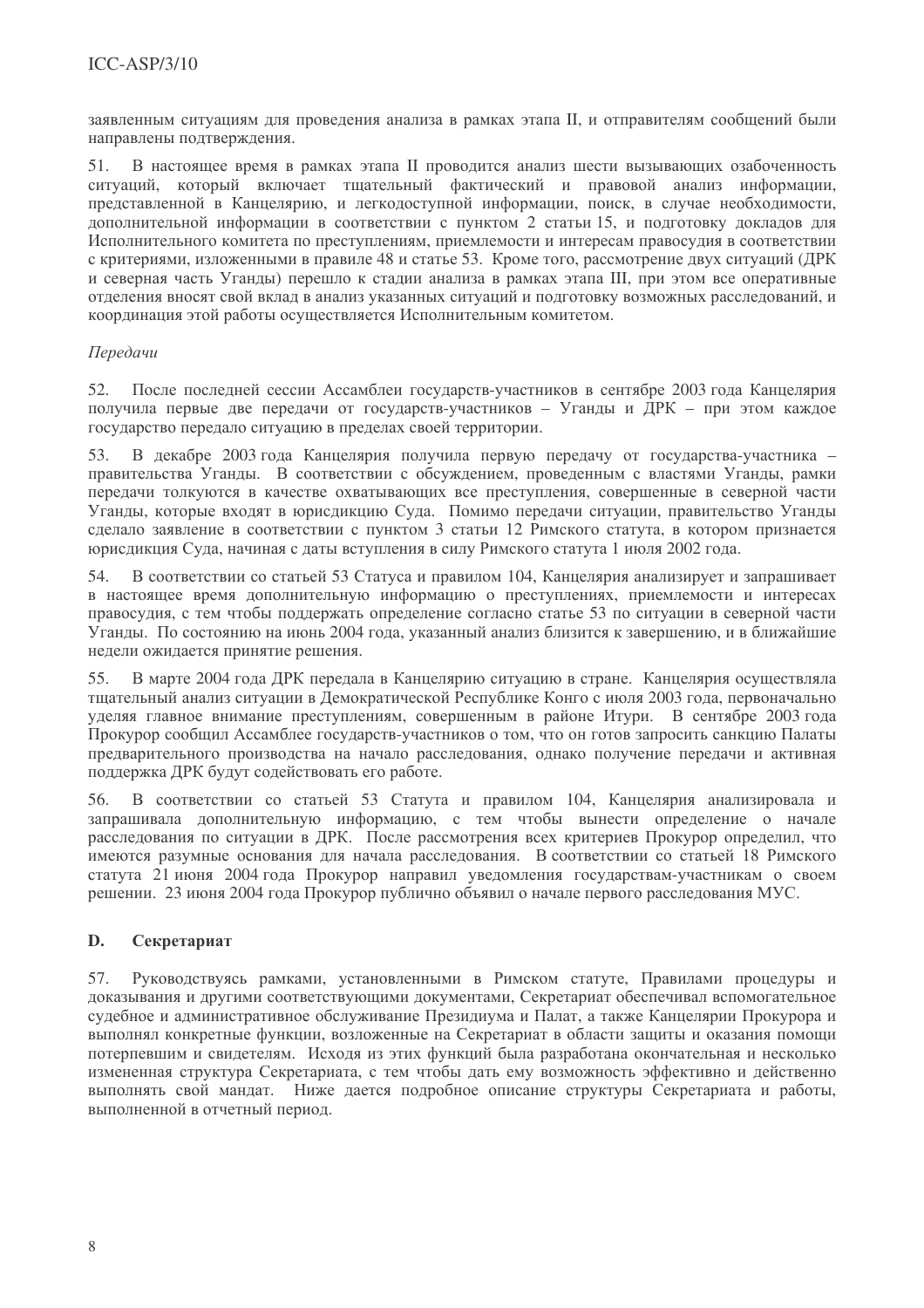#### $\mathcal{I}$ . Секция юридических консультаций

58. Секция юрилических консультаций прололжала обеспечение юрилического консультирования Секретариата в целом по всем аспектам его функций. Оно включало юридическое консультирование Секретаря и других органов по законодательным и оперативным механизмам, регулирующим вопросы укомплектования кадрами и предоставления товаров и услуг, а также по обсуждению соглашений, которые касаются Суда в целом. Еще одна область, в которой предоставлялись юридические консультации, касалась применения Соглашения о привилегиях и иммунитетах. Лостигнут прогресс в переговорах по соглашению о штаб-квартире, полготовка окончательного текста которого булет завершена, как ожилается, в первом квартале 2005 года, после чего это соглашение будет представлено для одобрения Ассамблее государств-участников. И наконен. Секция вносит свой вклад в деятельность Рабочей группы по координации работы органов Суда, учрежденной для разработки Положений о персонале, которые будут представлены Ассамблее после их завершения.

#### $\overline{2}$ . Управление внутреннего аудита

59. Управление, которое должно быть укомплектовано персоналом с июля 2004 года, будет проводить плановые аудиты и обзоры. Будут также осуществляться специальные аудиты и обзоры.

#### $\mathcal{E}$ Секиия охраны и безопасности

60. В течение года продолжалась реорганизация и развитие Секции охраны. В тесном сотрудничестве с государством пребывания была проведена работа по завершению подготовки охраняемых залов судебного заседания и помещений для содержания под стражей в дневное время. Проводится дальнейшая работа по обеспечению охраны вокруг помещений Суда. По-прежнему приоритетной задачей является разработка надлежащего режима защиты информации. После окончания значительной части физической работы по обеспечению охраны усилия в этой области будут активизированы. В этой связи завершена оценка риска для безопасности информации. И наконец, приоритетной задачей Секции в этой области по-прежнему являются системы по обеспечению охраны сотрудников и имущества МУС.

#### $\overline{4}$ . Секция общественной информации и документации

61. Секция общественной информации и документации Секретариата послужила в качестве общей платформы для удовлетворения коммуникационных потребностей всех органов Суда. Кроме того, Секция активно участвовала в разработке пропагандистских материалов, касающихся потерпевших, свидетелей и защиты. Были организованы два дипломатических брифинга (которые упоминаются в разделе "Президиум" выше) - один в местопребывании Суда, и второй - в Брюсселе для государств, у которых нет посольства в Гааге. Кроме того, были организованы два программных совещания между Секретариатом и НПО. По линии Программы посетителей МУС было организовано 180 брифингов, в которых участвовало 5 000 человек. В течение рассматриваемого периода было отвечено на 17 600 общественных запросов по электронной почте и даны ответы на более чем 150 запросов средств массовой информации, включая разрешение на использование по запросу фотографий МУС в различных публикациях. Были организованы четыре пресс-конференции, согласовано 20 отдельных интервью с прессой, и на вебсайте МУС было зарегистрировано 15 268 654 обращения. Были организованы другие культурные мероприятия для информирования общественности о важном значении правосудия и роли МУС, включая проведение кинофестиваля на тему международной юстиции (в сотрудничестве с французским посольством) и дня открытых дверей для школьников в здании Суда.

Начато создание библиотеки и центра документации МУС. Собрание документов включает в 62. настоящее время более 3 000 томов, 21 электронный журнал и доступ к основным базам данных. Благодаря гранту, предоставленному Фондом Макартура, библиотека МУС собирает специальное собрание по вопросам потерпевших.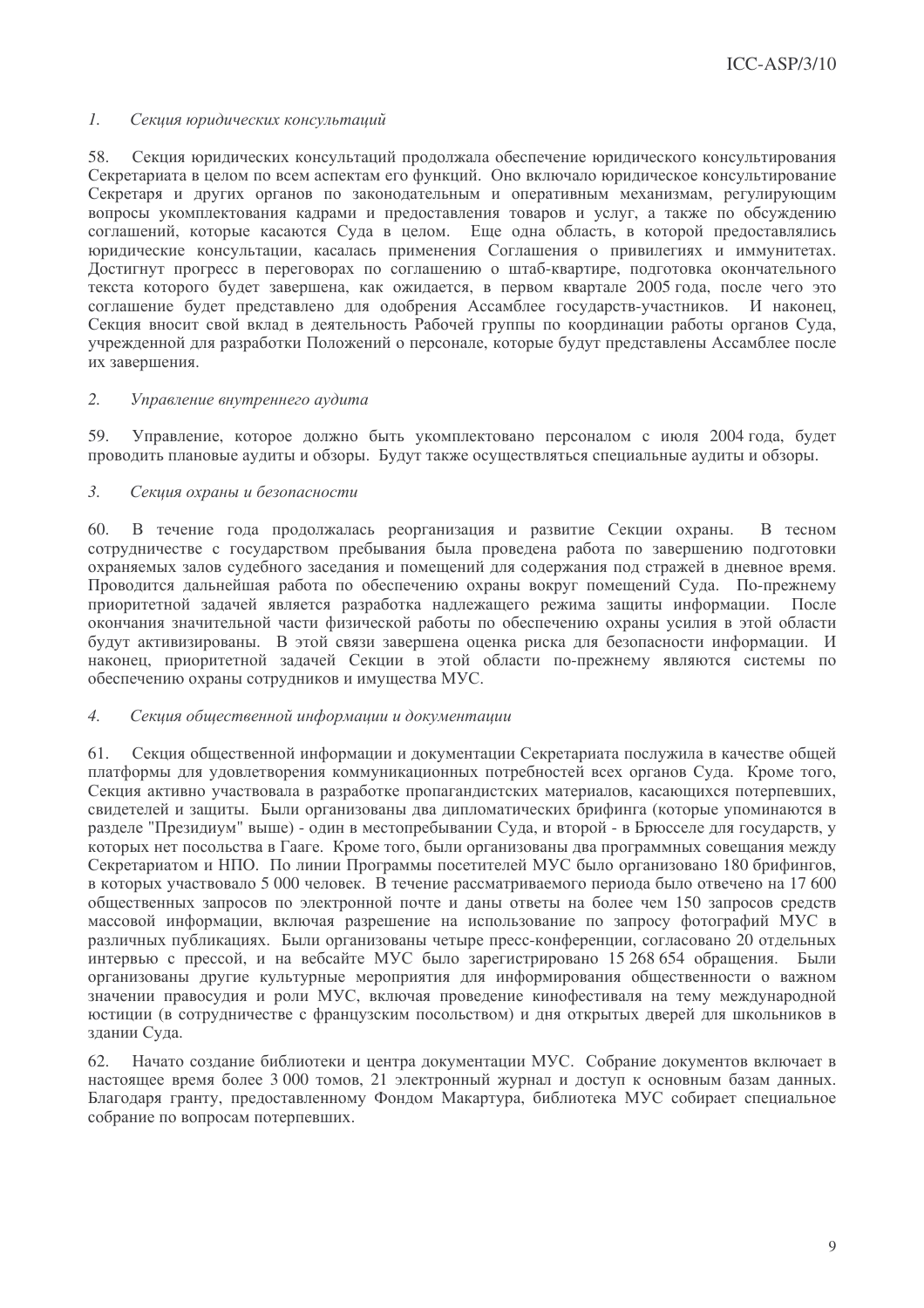#### $\overline{5}$ . Отдел общего административного обслуживания

Главные залачи Отлела заключались, в частности, в разработке алминистративных и 63. оперативных процедур и политики, выполнении необходимой основной работы для обеспечения административной поддержки судебной и следственной деятельности Суда, а также создании основы для разработки соглашений об уровне обслуживания. В декабре 2003 года был заключен договор с временным управляющим, который будет работать в качестве директора, для оказания помощи Суду  $\mathbf{R}$ организации вспомогательных административных структур с максимально возможной эффективностью и консультирования лиректора по процелуре найма на работу. Все секции Отлела принимали активное участие в осуществлении проекта по планированию ресурсов учреждения (ПРУ), который позволит им эффективно лействовать в рамках олной структуры. Система ПРУ будет полностью готова к работе в январе 2005 года по следующим модулям: финансы, бюджет, материально-техническое снабжение, людские ресурсы и заработная плата. Кроме того, Отдел создал структуры и механизмы алминистративной поддержки и разработал соответствующую политику для обеспечения эффективного предоставления административного обслуживания всем органам Суда.

#### $a)$ Бюджетно-контрольная секция

64 Секция координировала бюджет по программам на 2005 год, разработанный на основе предложений всех органов Суда. Кроме того, по состоянию на ноябрь 2003 года Бюджетная секция разработала методы и процедуры подготовки бюджета в связи с осуществлением системы ПОР. Была разработана кодовая структура учета бюджетных ассигнований, тесно связанная с организационной структурой, и применены на практике системы финансового контроля.

#### $\mathbf{b}$ Финансовая секция

65. Финансовая секция продолжила свою работу по созданию финансовых систем Суда, включая систему начисления заработной платы, систему учета и системы внутреннего контроля. В качестве части системы ПРУ Финансовая секция разрабатывает финансовый модуль и соответствующие процедуры, касающиеся начисления заработной платы. В соответствии с финансовым правилом 11.1 Финансовая секция подготовила первую серию финансовых ведомостей Суда за период с 1 сентября 2002 года по 31 декабря 2003 года и представила их Внешнему аудитору в марте 2004 года. В связи с приемом Суда в Объединенный пенсионный фонд персонала Организации Объединенных Наций (ОПФПООН) Финансовая секция осуществила переход от временной пенсионной системы к этой новой системе.

#### Секция людских ресурсов  $\mathbf{c}$

Значительная часть работы Секции людских ресурсов была связана с предоставлением 66 постоянной поддержки Суду в наборе персонала. С момента учреждения Суда до июля 2004 года было получено более 19 000 заявлений. В процессе найма на работу особое внимание по-прежнему должно уделяться необходимости обеспечения представленности основных правовых систем мира, справедливому географическому распределению и справедливой представленности мужчин и женщин. По состоянию на 1 июля 2004 года в Суде работает 233 сотрудника, представляющих 50 стран шести континентов. Идет набор персонала еще на 52 должности, и необходимо также заполнить 89 вакансий по ряду должностей (как основных, так и условных), которые предусмотрены в бюджете. Секция людских ресурсов также руководит программами для стажеров и посещающих Суд специалистов. В целях создания атмосферы равенства на рабочих местах и подтверждения финансовой ответственности государств-участников Суд начал проведение работы  $\overline{10}$ всеобъемлющей оценке выполняемой работы.

Началась работа по учебной подготовке и повышению квалификации сотрудников, при этом в 67. первую очередь осуществляется программа языковой подготовки, целью которой является совершенствование навыков персонала по владению языком. Создана Группа медицинского обслуживания и социального обеспечения, которая будет заниматься конкретными потребностями сотрудников в области социального обеспечения.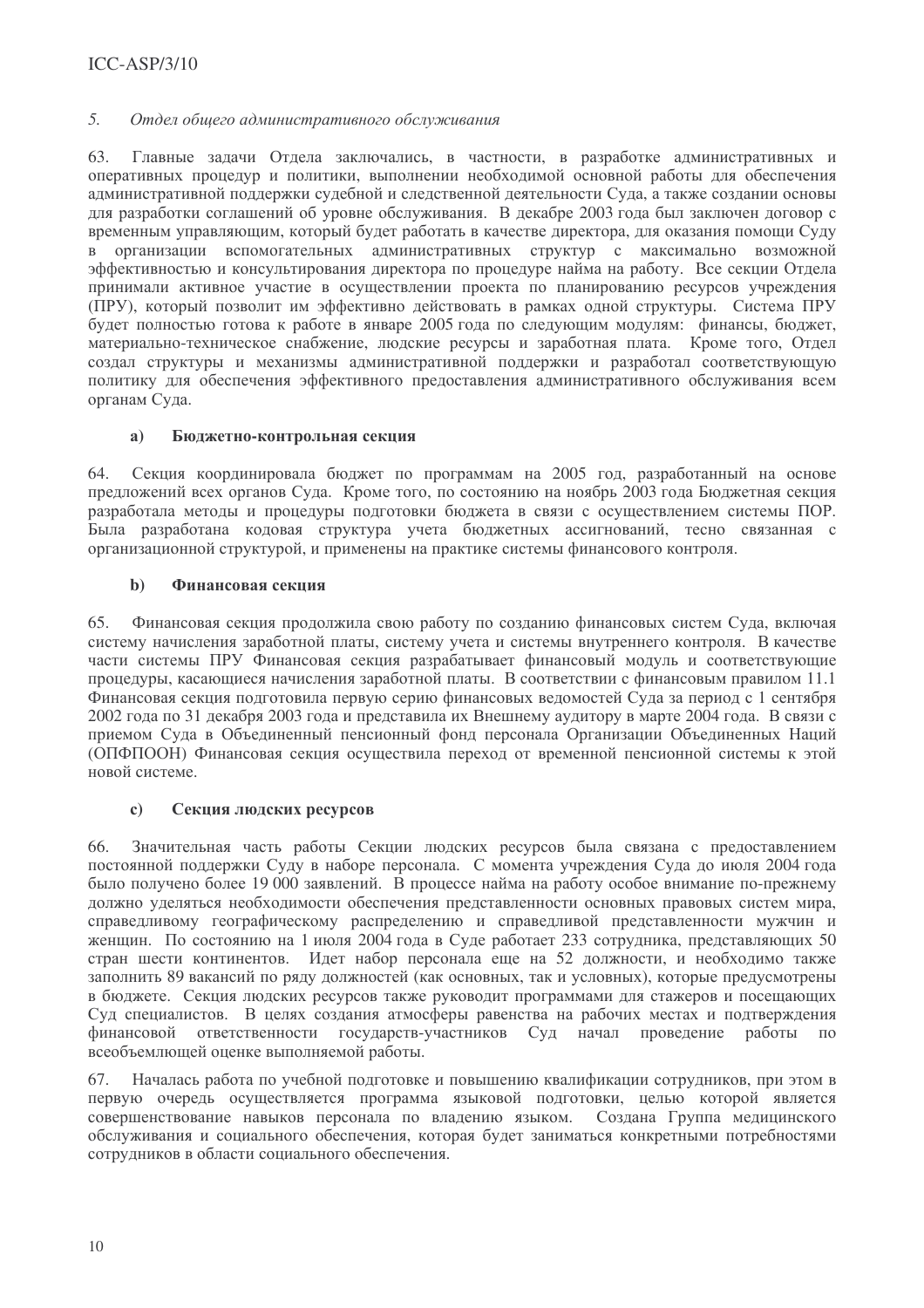#### $\overline{d}$ Секция закупок

68. Помимо выполнения текушей леятельности по закупкам. Секция закупок провела работу по завершению создания основных систем, обеспечивающих эффективный и транспарентный характер закупочной деятельности.

#### $\mathbf{e}$ Секция общего обслуживания

69 Секция общего обслуживания (СОО) обеспечивала организацию поезлок, материальнотехническое обеспечение и транспорт, веление локументации и обслуживание оборудования Сула. С этой целью был завершен предварительный набор персонала на текуший период и разработаны политика и процедуры, касающиеся предоставления услуг СОО. Кроме того, была проведена профессиональная подготовка сотрудников Секретариата по работе с электронной системой управления локументацией (ЭСУД). Секция начала инвентаризационные проверки и завершила ремонт части злания, которая ранее занималась министерством иностранных дел Голланлии, и переезд сотрудников в нее, и приступила к использованию дополнительных помещений, арендуемых в непосредственной близости от основного злания Суда, предназначенных для различных неосновных функций Суда.

#### $f$ Секция информационно-коммуникационных технологий (ИКТ)

70 МУС учрелил официальный Консультативный совет по информационным системам для регулирования обеспечения и развития всех аспектов своей программы по ИКТ с тем, чтобы информационные системы и предоставление услуг соответствовали объявленным политике, целям и задачам организации. Секция ИКТ явилась объектом официального внешнего стратегического анализа, проведенного для обеспечения того, чтобы ее работа соответствовала деятельности организации и оказывала ей помощь в долгосрочном стратегическом планировании. Продолжилась работа по созданию технической инфраструктуры Суда. Привелена в лействие система. позволяющая сотрудникам получить гарантированный доступ к их электронной почте из удаленных Благодаря объединению сетей передачи речевой информации и данных на основе Mect. использования технологий Интернет по наложению речи, Секция снизила расходы Суда. Продолжается запланированное развитие комплексных информационных систем (ЭСУД и ПРУ).

#### 6. Отдел по делам потерпевших и адвокатов защиты

Отдел состоит из Секции по вопросам участия потерпевших и возмещения им ущерба и Секции 71. поддержки защиты. Обе Секции принимали участие в процессе разработки механизмов и вспомогательных структур для обеспечения двух ключевых функций Секретариата: потерпевшие и защита. В этой связи была выполнена работа по внесению соответствующего вклада в процедуру разработки Регламента Секретариата.

#### Секция по вопросам участия потерпевших и возмещения им ущерба  $a)$

Согласно соответствующим положениям Статута, Секция находится в процессе создания 72. эффективных механизмов по оказанию помощи потерпевшим, участвующим во всех этапах судопроизводства, и предоставления им возможности требовать возмещения ущерба.

В отчетный период был достигнут значительный прогресс в подготовке информационно-73 пропагандистских кампаний, систем для обработки заявлений потерпевших и в создании систем и процедур подачи предложений по предоставлению правовой помощи и облегчения взаимодействия потерпевших с их законными представителями. Кроме того, Секция продолжает оказание помощи Совету управляющих Целевого фонда для потерпевших.

Идет разработка надежной системы ведения и обработки заявлений, предназначенной для 74. оказания содействия Суду в классификации претензий потерпевших в отношении участия и возмещения ущерба. Эта система позволит Секции готовить доклад для соответствующих палат в соответствии с Регламентом Суда. В координации с Группой по делам потерпевших и свидетелей, Группой организации судопроизводства и Секцией информационно-коммуникационных технологий в настоящее время ведется разработка защищенных баз данных для управления информацией,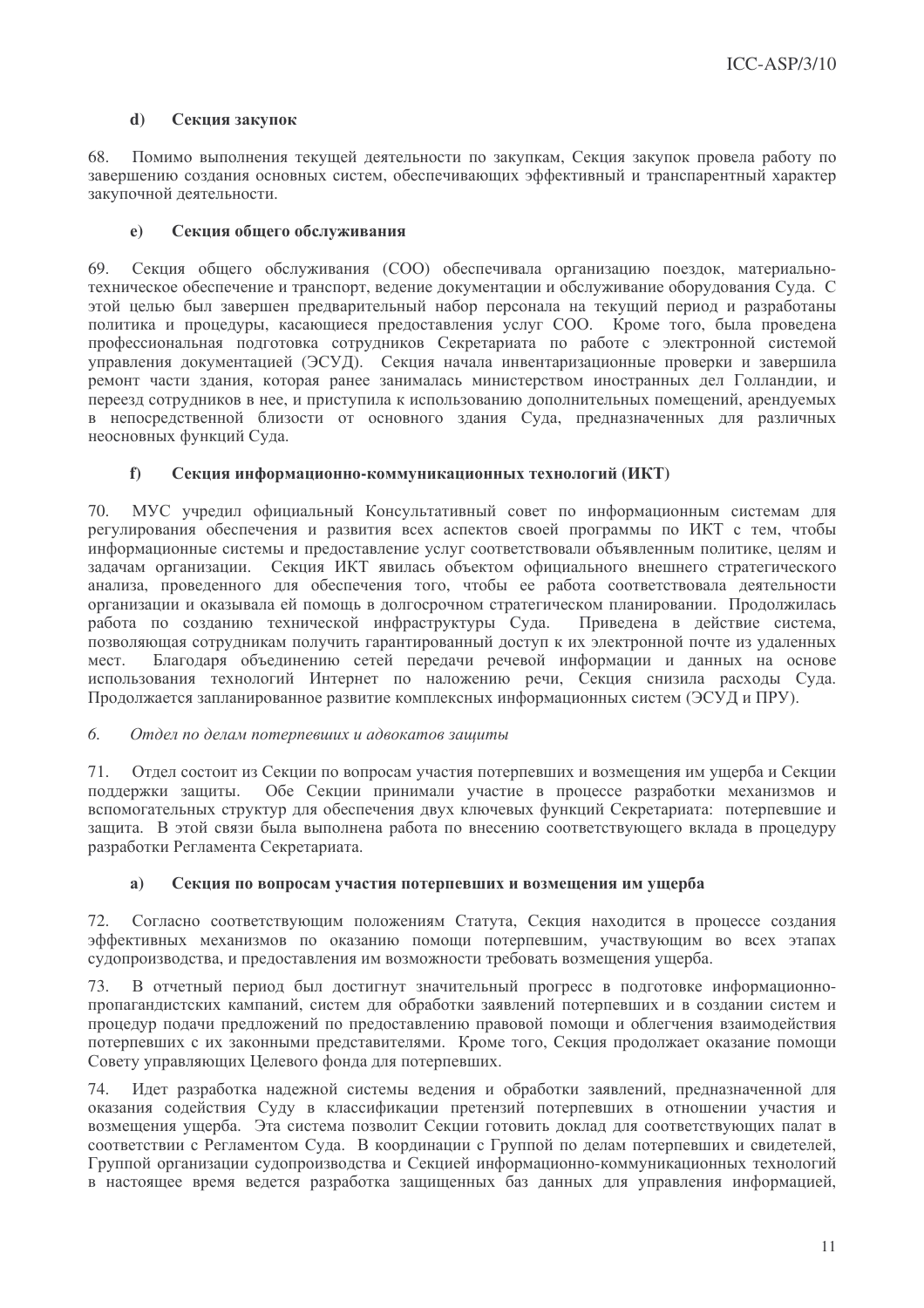имеющей отношение к претензиям потерпевших,  $\overline{B}$ частности с целью сохранения конфиленциальности и обеспечения защиты потерпевших.

75 И наконец, с целью предоставления потенциальным потерпевшим необходимой юридической помоши было учреждено Бюро публичных зашитников.

#### $\mathbf{b}$ Секция поддержки защиты

Секция поддержки защиты провела консультации с более чем 100 экспертами и юристами, 76. представляющими различные континенты, с тем чтобы обеспечить глубокое понимание проблем и потребностей как Суда, так и адвокатов защиты. Эти консультации были особенно полезными при подготовке проекта кодекса профессионального поведения и создании системы правовой помощи, которая обеспечит должное соблюдение прав обвиняемого, гарантируя при этом объективность и транспарентность при распоряжении имеющимися ресурсами и осуществлении контроля за ними. Завершена полготовка списка алвокатов зашиты, а также списка слелователей и списка помошников. Все они окажут солействие Бюро публичных зашитников в наборе квалифицированного персонала.

#### $\overline{7}$ . Отдел обслуживания Суда

77. Отдел создал необходимые вспомогательные структуры для обеспечения организационной поддержки слушаний в зале суда, приема, регистрации и распространения информации, а также обслуживания по письменному и устному переводу для всего Суда. Кроме того, Отделение разработало параметры, необходимые для функционирования эффективной системы содержания под Через Группу по делам потерпевших и свидетелей Отдел будет обеспечивать стражей. предоставление защиты и вспомогательных услуг потерпевшим и свидетелям. Был также внесен вклад в процесс подготовки проекта Регламента Секретариата.

#### Секция организации судопроизводства  $a)$

78. Секция завершила разработку различных программ, касающихся процедуры подачи документов, ведения официального журнала и аудиовизуального обеспечения слушаний в зале суда. Секция также внесла вклад в подготовку операций на местах. Кроме того, Секция занимается внедрением системы ЭСУД и в связи с этим разработкой системы ведения дел.

#### $\mathbf{b}$ Секция устного и письменного перевода Суда

Помимо обеспечения обслуживания Суда письменным и устным переводом Секция занималась 79 также разработкой Директив для устных и письменных переводчиков и внесла вклад в подготовку проекта кодекса поведения адвокатов, Регламента Суда и Регламента Секретариата. Лля дальнейшего развития наиболее эффективной практики работы был проведен семинар экспертов на тему "Вопросы языка в многоязычном зале судебных заседаний". К числу других проектов Секции относится оказание помощи в приобретении программного обеспечения, с тем чтобы обслуживание письменным переводом осуществлялось на должном уровне.

#### $\mathbf{c}$ Секция по вопросам содержания под стражей

Секция обеспечивала Суд надлежащими возможностями для содержания под стражей в случае 80 такой необходимости. С государством пребывания проводятся соответствующие переговоры в этой Кроме того, сформулирована соответствующая политика, регулирующая режим работы связи. центра содержания под стражей.

#### Группа по делам потерпевших и свидетелей d)

81. Начата работа по обсуждению с государствами-участниками соглашений о перемещении свидетелей. Наличие достаточного количества подобных соглашений имеет жизненно важное значение в связи с началом судебной деятельности Суда. Секция установила также контакты со службами охраны свидетелей ЕВРОПОЛа и Голландии с целью развития дальнейшего сотрудничества. Действует система страхования здоровья, поездок и ответственности третьей